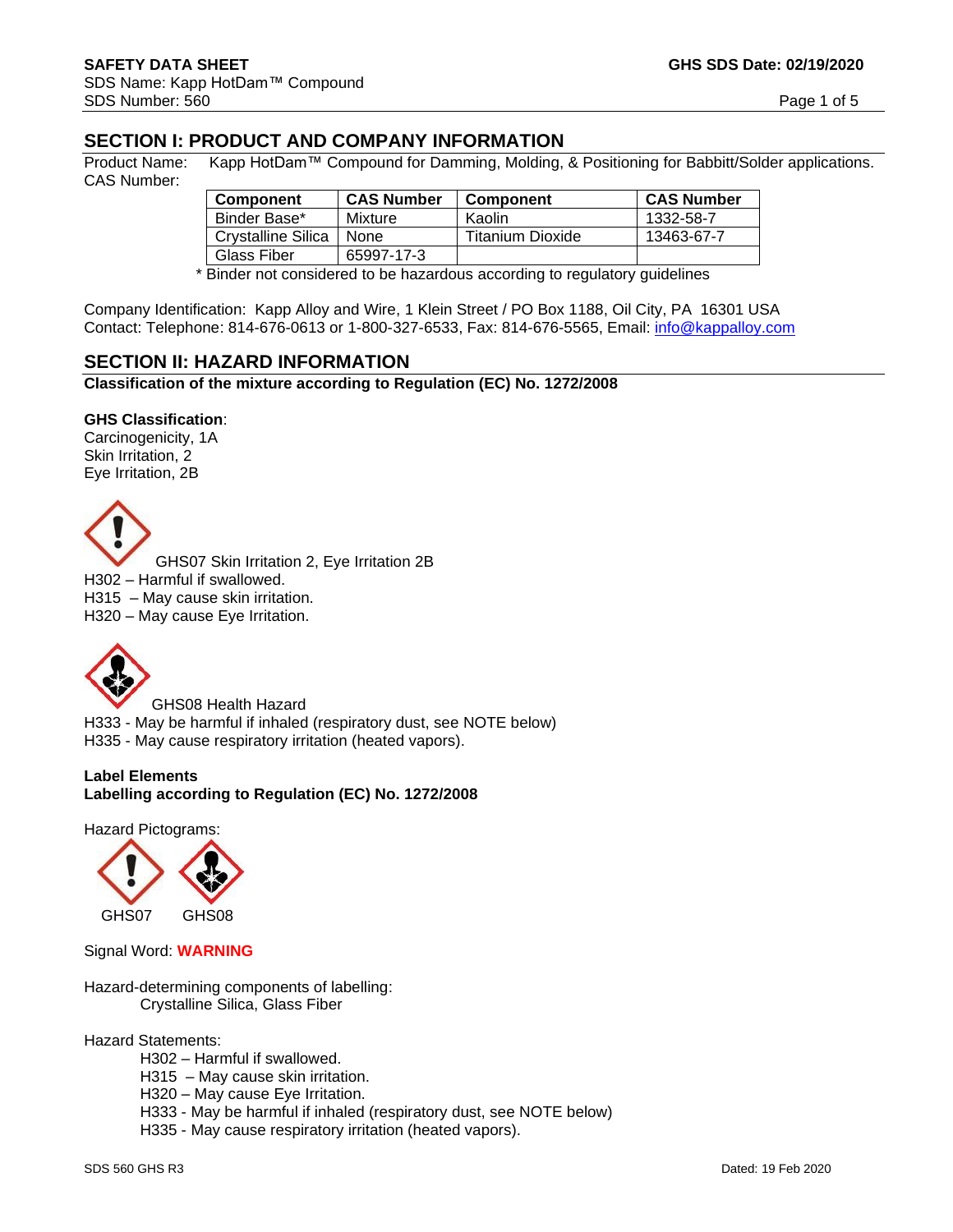SDS Name: Kapp HotDam™ Compound SDS Number: 560 Page 2 of 5

Precautionary Statements:

P261 Avoid breathing dust and (heated) vapors P262 Do not get in eyes, on skin, or on clothing P281 Use personal protective equipment as required P302/P352 If on skin: Wash with plenty of soap and water P333/P313 If skin irritation or rash develops: Get medical attention. P305/P351/P338 If in eyes : Rinse cautiously with water for several minutes. Remove contact lenses if easy to do. Continue Rinsing. P337/P313 If eye irritation persists: Get medical attention P301/P330/P331 If swallowed: Rinse mouth do not induce vomiting P301/P310 If swallowed: Immediately call a poison center or physician. P285 In case of inadequate ventilation wear respiratory protection P342/P311 If experiencing respiratory symptoms: Get medical attention. P402/404 Store in a dry place, store in a closed container. P501 Dispose of observing all Federal, State and Local regulations.

#### **NOTE: THIS PRODUCT IN ITS PURCHASED FORM DOES NOT PRESENT AN INHALATION HAZARD FROM FIBERS OR DUST, AS IT IS A PUTTY-LIKE COMPOUND, FIBERS AND DUST ARE NOT AIRBORN UNDER NORMAL HANDLING.**

### **Other hazards:**

PBT: Does not meet criteria for persistent – bio cumulative – toxic. vPvB: Does not meet criteria for very persistent – very bio cumulative.

# **SECTION III: COMPOSITION / INGREDIENTS**

\*(Hazardous components 1% or greater; Carcinogens 0.1% or greater)

| <b>Component</b>                                                 | <b>CAS</b><br><b>Number</b> | % By Weight | <b>ACGIH</b><br>(TLV)                                                         | <b>OSHA</b><br>(PEL)                                 |
|------------------------------------------------------------------|-----------------------------|-------------|-------------------------------------------------------------------------------|------------------------------------------------------|
| Binder Base*<br>(when mist can occur)                            | Mixture                     | $20 - 50$   | 5mg/m3                                                                        | 5mg/m3                                               |
| <b>Crystalline Silica</b><br>Cristobalite<br>Tridymite<br>Quartz | None                        | $2.5 - 7.5$ | 0.05 mg/m3 (respirable)<br>0.05 mg/m3 (respirable)<br>0.10 mg/m3 (respirable) | 0.025 mg/m3 (respirable)<br>0.025 mg/m3 (respirable) |
| Glass Fiber**                                                    | 65997-<br>$17 - 3$          | $1 - 20$    | 5.00 mg/m3 -inhalable<br>1 f/cc respirable                                    | 15 mg/m3 total dust<br>5 mg/m3 respirable            |
| Kaolin                                                           | 1332-58-                    | $20 - 50$   | 2 mg/m3 (resp. fraction)                                                      | 5 mg/m3 (resp. fraction)                             |
| <b>Titanium Dioxide</b>                                          | 13463-<br>67-7              | < 1         | 10mg/m3 TWA                                                                   | 15mg/m3                                              |

\* Binder not considered to be hazardous according to regulatory guidelines

\*\* Glass fibers in this product are larger than 3.5 microns and are not considered respirable, and if breathed would not enter the lungs.

Remaining ingredients, if any, are non-hazardous and considered to be a trade secret.  $NA = Not$  Applicable  $NE = Not$  Established  $NAIF = No$  Applicable Information Found

# **SECTION IV: FIRST AID MEASURES**

IF IN EYES: Flush with water for at least 15 minutes to remove irritant. Remove contact lenses, if present and easy to do. Continue rinsing. If symptoms persist, consult a physician.

IF INHALED: Not likely under normal conditions of use. If using in high temperature applications where thermal decomposition is likely, use local exhaust to remove fumes from work spaces. Terminate exposure and remove to fresh air. If symptoms persist, dizziness or irritation, seek medical attention.

IF ON SKIN: Wash thoroughly with soap and water to remove any residue. If a rash develops, call a physician.

IF SWALLOWED: DO NOT INGEST. Oral toxicity not determined. Do not induce vomiting. This product contains a petroleum fluid. The fluid may be aspirated into the lungs. Call a physician or get medical help immediately. Ingestion is not likely to occur in normal use.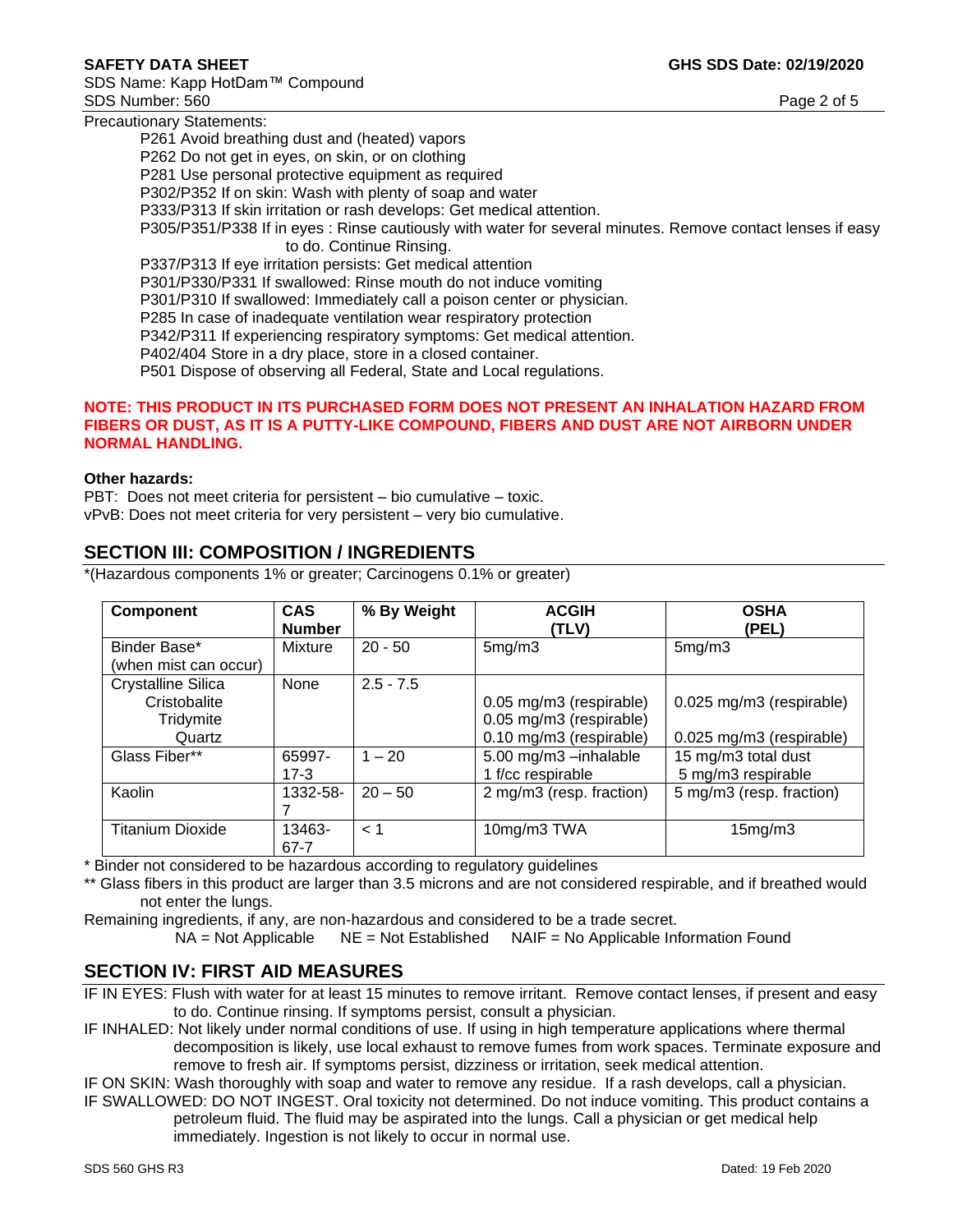# **SECTION V: FIRE FIGHTING MEASURES**

| Flash point & Methods Used:             | N/A                                                                                                                                                     |
|-----------------------------------------|---------------------------------------------------------------------------------------------------------------------------------------------------------|
| <b>Auto Ignition Temperature:</b>       | N/A                                                                                                                                                     |
| <b>Flammability Limits:</b>             | (in air, % by volume) LEL: N/A and UEL: N/A                                                                                                             |
| <b>Extinguisher Media:</b>              | Water fog, Dry Chemical, Carbon Dioxide, or Foam.                                                                                                       |
| <b>Special Fire Fighting Procedures</b> | Self contained breathing apparatus and protective clothing should be worn<br>in fighting fires involving chemicals. (Professionally Trained Personnel). |
|                                         | Hazardous Products Formed by Fire or Thermal Decomposition: Oxides of carbon, aldehydes, sulfur oxides, fume,<br>smoke, incomplete combustion products. |

Unusual Fire and Explosion Hazards Water stream may splash burning liquid and spread fire.

# **SECTION VI: ACCIDENTAL RELEASE MEASURES**

Steps to be taken if material is spilled or released:

Wear proper personal protective equipment. Remove any sources of ignition from the area and allow hot surfaces to cool. Return uncontaminated material to metal or plastic container and seal container tightly. Dispose of contaminated material or waste.

### **SECTION VII: HANDLING AND STORAGE**

Precautions to be taken in handling and storage:

Storage: Cool, dry, storage. Store in closed containers.

Handling: Avoid contact with skin and eyes. Do not breathe heated vapors. This product in its purchased form does not create an inhalation hazard from fibers or dust. If grinding or sanding or any other process is performed to this compound will cause airborne particles wear appropriate respirator to avoid breathing any dust or vapors. Wear appropriate safety gear as required in work area.

# **SECTION VIII: EXPOSURE CONTROLS / PERSONAL PROTECTION**



Skin Protection: Wear protective gloves of Nitrile Rubber or Natural Rubber to protect hands and wrists. Respiratory Protection: NIOSH approved for organic vapors and dust, if product is heated or if dust is airborne.

Eye Protection: Chemical tight safety goggles, face shield.

Ventilation: Maintain air flow away from user to remove all fumes and vapors, so that the PEL is never exceeded. Local exhaust if poorly ventilated area or in confined spaces. (if heated) Adhere to Environmental regulations for exhausts. Conform to applicable regulatory statutes.

- Other: Full protective equipment normally used in soldering (applicable) operations so as to prevent any contact. Review operations to avoid contact with hazardous gas, liquids or solids.
- See also: 29 CFR 1910.132 29 CFR 1910.140. *Personal Protective Equipment* 29 CFR 1910.251 - 29 CFR 1910.257. *Welding, Cutting and Brazing*

# **SECTION IX: PHYSICAL AND CHEMICAL PROPERTIES**

|                                   | <b>Appearance:</b> Gray putty-like<br>compound |                                            | <b>Odor:</b> Faint Odor |
|-----------------------------------|------------------------------------------------|--------------------------------------------|-------------------------|
| <b>Physical State:</b> Putty-like |                                                | <b>pH:</b> NA                              |                         |
| Vapor Pressure: NA                |                                                | <b>Vapor Density: NA</b>                   |                         |
| <b>Boiling Point: NA</b>          |                                                | <b>Melting Point: NA</b>                   |                         |
| Solubility (H2O): NIL             |                                                | <b>Specific Gravity:</b> $1.6$ (Water = 1) |                         |
| <b>Evaporation Rate: NA</b>       |                                                | VOC:                                       | <b>NONE</b>             |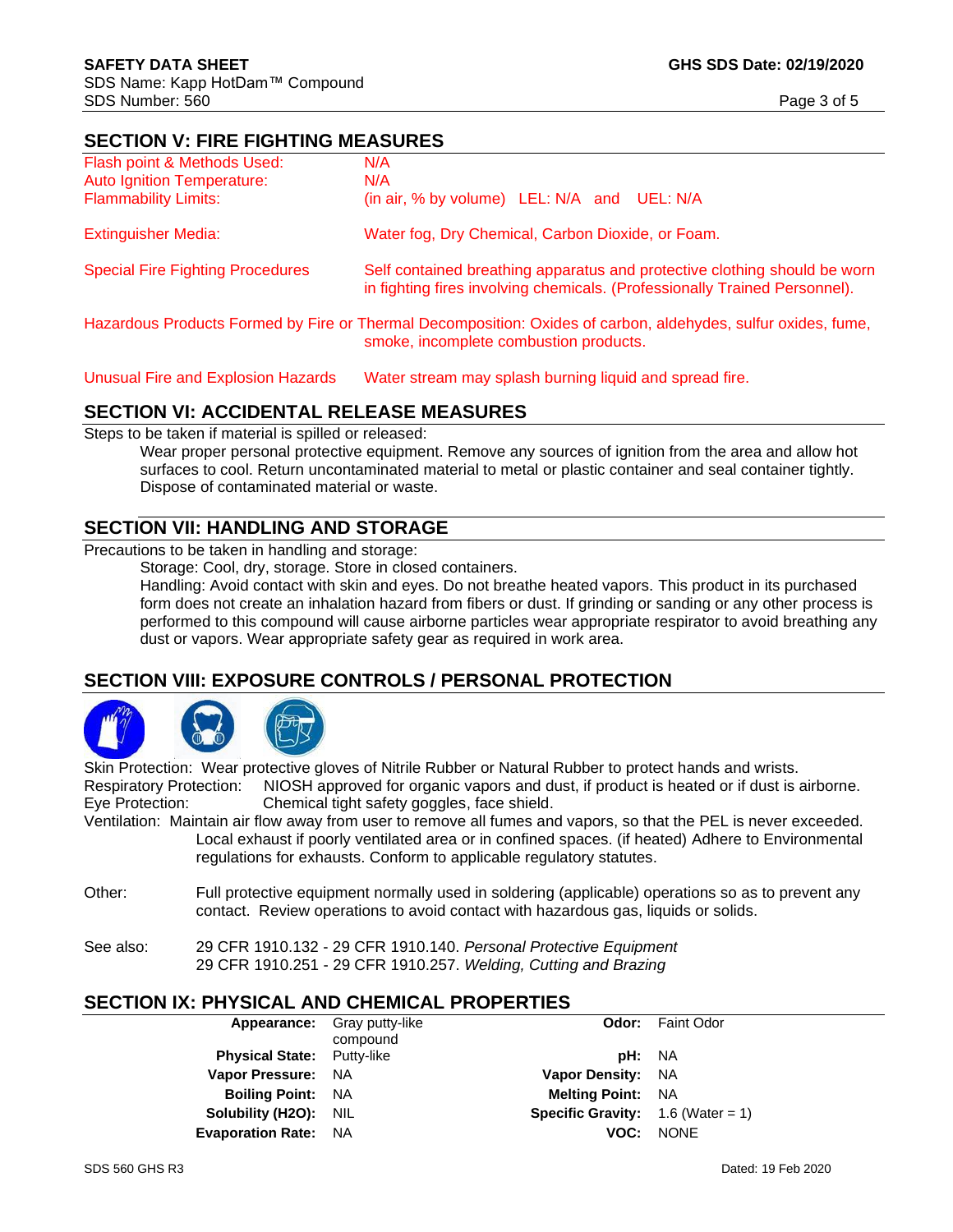**Percent Volatile:** 0 **Octanol/H2O Coeff.:** ND **Flash Point:** >540°F (>282°C) **Flash Point Method:** Cleveland Open Cup **Upper Flammability Limit (UFL):** ND **Lower Flammability Limit (LFL):**  ND **Burning Rate:** ND **Auto Ignition:** ND  **Use:** General purpose damming putty for pouring Babbitt and filler metals.

**SECTION X: STABILITY AND REACTIVITY**

| Stability:                            | Stable                                                                                      |
|---------------------------------------|---------------------------------------------------------------------------------------------|
| Conditions to avoid:                  | None                                                                                        |
| Incompatibility (materials to avoid): | Strong Acids, strong oxidizers                                                              |
| Hazardous Decomposition Products:     | Oxides of carbon, aldehydes, sulfur oxides, fume, smoke, incomplete<br>combustion products. |

# **SECTION XI: TOXICOLOGY INFORMATION**

| Primary Routes of Entry:<br>Signs and Symptoms of Overexposure: Inhalation: respiratory irritation. |                                             | Inhalation and contact.<br>Eyes: Redness and irritation.<br><b>Skin:</b> Chemical dermatitis, redness and itching. |                                                                                                                                                                                                                                                                                                                                                                                                                            |  |
|-----------------------------------------------------------------------------------------------------|---------------------------------------------|--------------------------------------------------------------------------------------------------------------------|----------------------------------------------------------------------------------------------------------------------------------------------------------------------------------------------------------------------------------------------------------------------------------------------------------------------------------------------------------------------------------------------------------------------------|--|
|                                                                                                     | Existing Conditions Aggravated by Exposure: |                                                                                                                    | Pre-existing skin condition if prolonged exposure to skin.<br>(Wear chemical resistant gloves) Respiratory disorders, asthma, chronic emphysema (if<br>prolonged and continuous exposure to dust or vapors). Dust exposure is not a hazard with this<br>product under normal use. Product is in a putty-like form. (Organic vapors, Wear recommended<br>respirator if exceeding permissible exposure limit, see section 8) |  |
| Carcinogenicity                                                                                     | NTP:<br>IARC:                               | Crystalline Silica, Group 1 IARC<br>Titanium Dioxide, Group 2B IARC                                                | Crystalline Silica (respirable size) Known to be a Carcinogen<br>Glass Fiber, Group 3 IARC (Not classifiable as to its carcinogenicity to humans)                                                                                                                                                                                                                                                                          |  |

OSHA Regulated: NO

Toxicity : Mixture, Not Determined

Acute Health Hazards: **Skin:** Contact on bare skin can cause chemical dermatitis, redness, itching **Inhalation:** Irritation if breathing heated vapors. **Chronic Health Hazards:** Inhalation: Crystalline Silica, respirable size NTP known carcinogen. Titanium Dioxide, possible carcinogen (inhalation) (See NOTE Below)

NOTE: THIS PRODUCT IN ITS PURCHASED FORM DOES NOT PRESENT AN INHALATION HAZARD FROM FIBERS OR DUST, AS IT IS A PUTTY-LIKE COMPOUND. FIBERS AND DUST ARE NOT AIRBORN UNDER NORMAL HANDLING.

# **SECTION XII: ECOLOGY INFORMATION**

Not expected to be harmful to aquatic organisms.

# **SECTION XIII: DISPOSAL CONSIDERATION**

Recommended Methods of Disposal:

RCRA 40 CFR 261 Classification : This product as purchased does not fall under current US EPA RCRA definitions of Hazardous Waste.

Certain state regulations could affect whether a material is considered a hazardous waste upon disposal. It must also be noted that a material can become a hazardous waste if it is mixed with or comes in contact with a hazardous substance during use. Under RCRA it is the responsibility of user of a product to determine at the time of